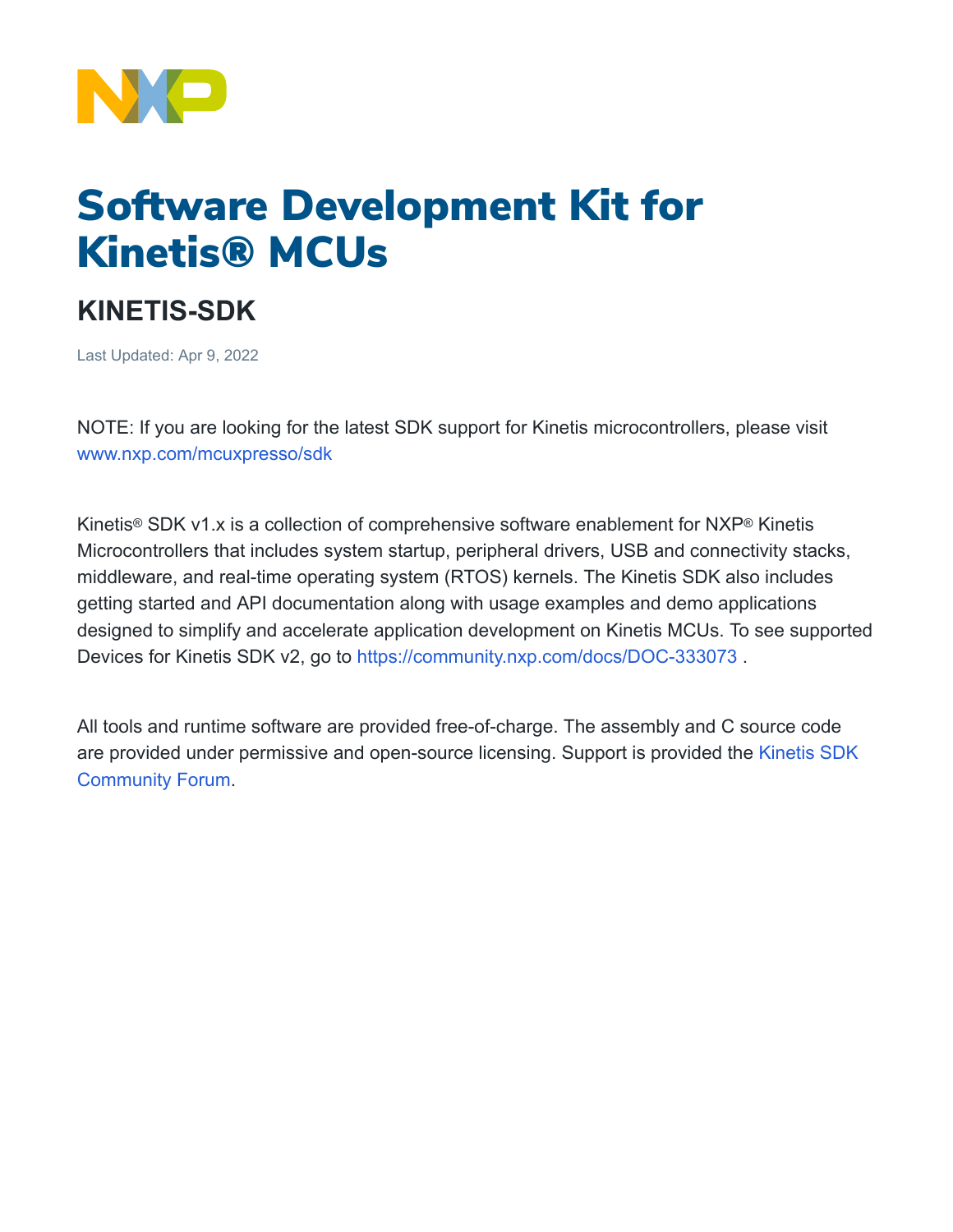

### **Software Development Kit for Kinetis MCUs Block Diagram Block Diagram**

## **Software Development Kit for Kinetis® MCUs Block Diagram Block Diagram**